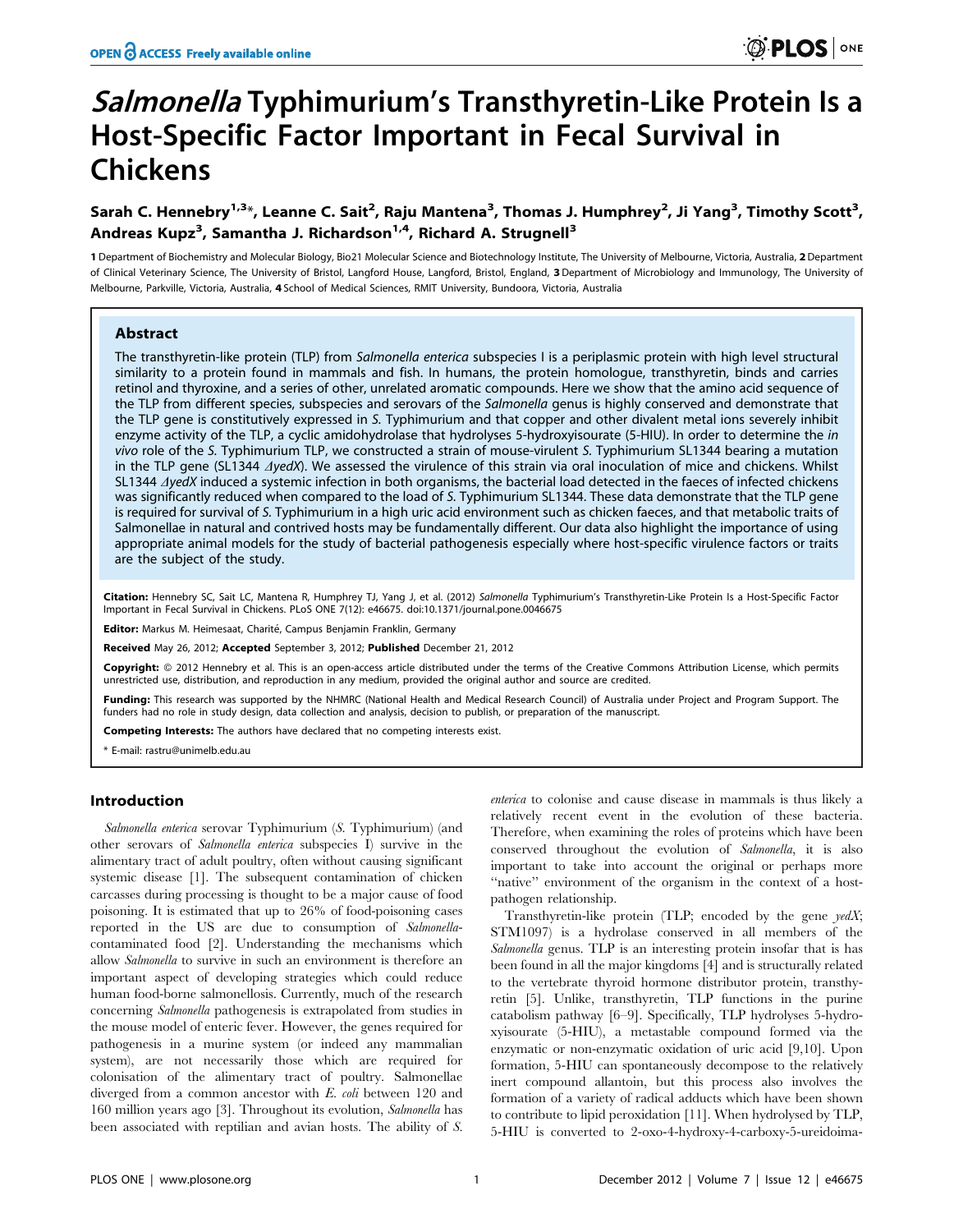dazoline (OHCU) which is then decarboxylated by a member of the COG3195 family to allantoin (see Figure 1 for schematic) [8]. It has been postulated that the role for TLP in this reaction is to rapidly reduce possible oxidative damage which might occur if 5- HIU was allowed to spontaneously decompose under normal conditions [5].

In most bacteria, the TLP gene is located within purine metabolism operons and the gene product is localised to the cytosol (along with other enzymes functioning in this pathway) [5]. Only one study has been published where the TLP gene was mutated to loss of function. In Bacillus subtilis, loss of functional TLP results in slow growth of the bacteria in medium containing uric acid [12]. These results are consistent with an important role for TLP in purine metabolism. In Enterobacteria, and more specifically, in Salmonella, the TLP is periplasmic [5]. Given that the enzymatic machinery of the purine metabolism pathway is typically localised in the cytosol, we hypothesised that the Salmonella TLP may have a different function to the cytosolic TLPs.

We have previously demonstrated that recombinant Salmonella TLP can rapidly degrade 5-HIU in vitro [6]. In the present study, we examined the in vivo role of the Salmonella TLP by constructing a strain of S. Typhimurium SL1344 bearing a mutation in the TLP gene (SL1344 AyedX). We demonstrated that loss of a functional TLP is not required for full virulence of S. Typhimurium in mice. However, we demonstrated that TLP is required for the survival of S. Typhimurium in chicken faeces, an important step required for transmission of S. Typhimurium from host to

host. Our findings highlight the need for appropriate models for the study of bacterial pathogenesis.

### Results

## Bioinformatic investigation of purine metabolism genes in Salmonella spp.

BLAST results revealed the presence of TLP genes in all Salmonella species and serovars sequenced. In all cases, the TLP gene (yedX) encodes a predicted periplasmic protein which is 114 amino acids following cleavage of the N-terminal periplasmic localisation sequence. The level of identity between the TLP sequences from different Salmonellae was striking. The TLP sequences from members of S. enterica subsp. I are 100% identical with the exception of the TLP from S. Typhi, which differs by one residue at position 3 (serine instead of asparagine). The amino acid sequence identity between the TLP from S. bongori, a species which diverged from pathogenic Salmonella before the acquisition of SPI-2 (Ochman & Groisman, 1996 IAI 64;5410), and S. Typhimurium was 92%. These observations indicate an important functional role for TLP in Salmonella and the existence of a strong selection pressure during the evolution of Salmonella for retention of a functional TLP.

Interestingly, BLAST searches also revealed that Salmonella appear to lack the requisite upstream enzymes in the purine metabolism pathway which convert xanthine to uric acid and uric acid to 5-HIU. Figure 1A illustrates the enzymatic steps required to metabolise xanthine to allantoin and the groups of proteins



Figure 1. Purine metabolism in bacteria. A. Schematic illustrating the enzymes involved in purine metabolism, specifically in conversion of uric acid to allantoin. The COG (cluster of orthologous groups) numbers indicate the protein family which functions at different steps in the pathway. Asterisks denote homologs which have not been identified in the genomes of members of the Salmonella genus. **B**. Comparison of the genetic context of i) genes encoding cytoplasmic TLPs with ii) genes encoding periplasmic TLPs. Genes encoding cytoplasmic TLPs are generally located within purine metabolism operons. Genes encoding periplasmic TLPs are not located within operons and do not appear to have a consensus genomic context.

doi:10.1371/journal.pone.0046675.g001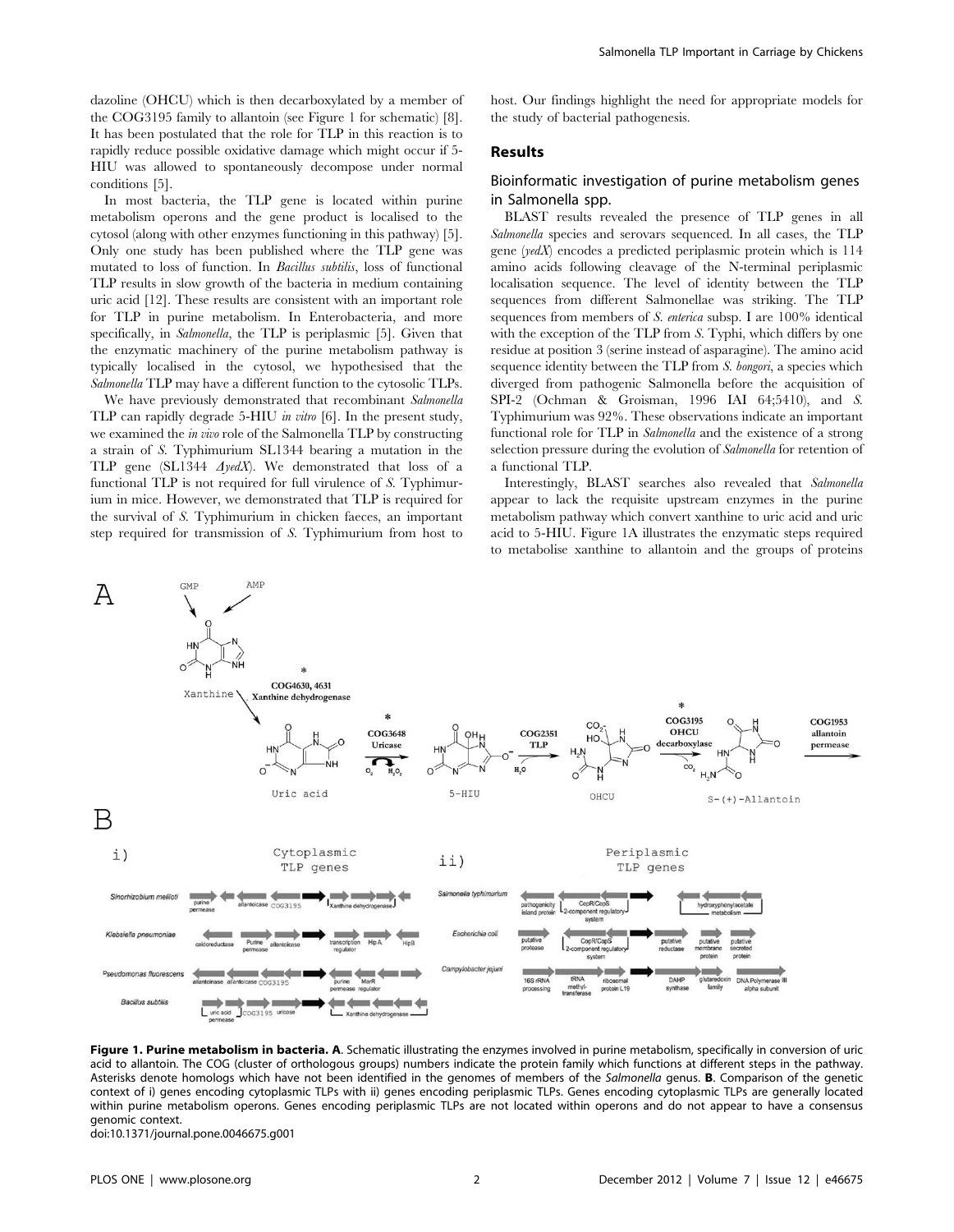(COGs) which accomplish this: xanthine dehydrogenase (COG4630, 4631) and uricase (COG3648) (the enzymes acting upstream of the TLP); and OHCU decarboxylase (COG3195) and allantoinase (COG0044) (the enzymes which act downstream of the TLP). The only COG members encoded by the Salmonella genome are those from COG2351 (TLP) and COG1953 (allP; allantoin permease). These findings suggested that Salmonella TLP might have a different function compared to other bacterial (cytosolic) TLPs.

In bacteria, TLP is localised to the cytosol or to the periplasm [5]. In instances where the TLP gene encodes a cytosolic protein, the gene was typically found in a specific genomic context, located in operons encoding the enzymes required for purine metabolism (see Figure 1Bi). In Salmonella and related members of the Enterobacteriaceae family, the TLP gene encodes a periplasmic protein. We have previously confirmed the periplasmic localisation of the S. Dublin TLP [5]. Periplasmic TLP genes are not found associated with purine metabolism (see Figure 1Bii) or other operons but have been demonstrated to share the same enzymatic function as cytosolic TLP [6,9].

#### The phylogeny of periplasmic TLP genes

We have previously shown that several bacteria possess more than one copy of the TLP gene, typically one encoding a cytosolic TLP and another encoding a periplasmic TLP [4]. A neighbourjoining tree of cytoplasmic and periplasmic TLPs identified from various proteobacteria (Figure 2) shows that cytoplasmic and periplasmic TLP sequences from the same bacterial species group separately on the tree. The groupings of the periplasmic TLP sequences from distantly related bacteria clearly demonstrate the common relationship between all periplasmic TLP sequences. For example, the TLP sequences from betaproteobacterium Bordetella avium and from the epsilonproteobacterium Campylobacter jejuni, were found to be closely related to the TLP sequences from members of the Enterobacteriaceae family. (We detected only one exception to this observation; in Ralstonia eutropha). These data suggest that periplasmic TLP sequences may have originated from an ancestor in the Enterobacteriacae and have since diverged in sequence whilst retaining function in the periplasm.

## Expression and localisation of TLP in S. Typhimurium

The transcription of TLP genes located in purine metabolism operons is regulated by purines. For example, in Deinococcus radiodurans, the uricase and TLP genes are co-expressed and regulated by a uric-acid dependent MarR-like transcription factor [13]. In order to gain further insight into the function of S. Typhimurium TLP, we characterised the promoter of the TLP gene in this organism. Primer extension analysis identified a single strong promoter, 49 nucleotides upstream of the start site of translation (Figure 3). The  $-10$  and  $-35$  regions identified in the promoter of  $y \in dX$  were found to share significant sequence similarity with the consensus sequence recognised by  $\sigma^{0}$ transcription factor (Figure 3C). No MarR-like binding site, as found in the TLP gene of D. radiodurans, was detected.

Genes induced by nitrogen limitation frequently possess  $\sigma^{54}$ dependent promoters (for a review, see [14]). Consequently, transcription of genes encoding proteins which are part of the same metabolic pathway as TLP e.g. allantoinase and xanthine dehydrogenase, is also regulated by  $\sigma^{54}$  [15]. We did not to detect a  $\sigma^{54}$ consensus recognition-site in the TLP gene promoter. This suggested that the principal role of the TLP is not associated with purine salvage in Salmonella.

We noted that the promoter of the TLP gene overlapped the promoter of copper-sensitive two-component system encoded on the complementary strand (Figure 3A and 3B). We constructed a  $P_{TLP}$ -lacZ strain of S. Typhimurium to test the responsiveness of the TLP promoter to copper present in the growth medium. We could not detect any significant change in the activity of the promoter in M9 minimal media supplemented with up to 500  $\mu$ M  $CuCl<sub>2</sub>$  (data not shown).

## In vitro function of S. Typhimurium TLP

TLP is a cyclic amidohydrolase (E.C. 3.5.2). Most proteins in this family require a divalent metal cation cofactor for activity and are inhibited by other metal cations [16]. Structural analysis of the Salmonella TLP demonstrated that it does not require a metal cofactor [6] but that zinc ions, added during crystal formation, were shown to co-localise to the active site of the E. coli TLP [17]. We hypothesised that addition of divalent metal ions to the reaction of TLP with 5-HIU would reduce activity of the protein, as both 5-HIU and metal ions would compete for the same sites on the protein.

The enzyme kinetics of 5-HIU hydrolysis by TLP were investigated in the presence of various cations. Our data demonstrated that Cu(II) ions are a severe inhibitor of TLP activity (Figure 4). When Cu(II) ions were present at an equimolar concentration to 5-HIU, the activity of the TLP was strongly (approaching 100%) inhibited. Zinc ions were less inhibitory, but still reduced enzyme activity by 92% (data not shown). Copper ions, when present at 2:1 molar ratio with uric acid, have been reported to be responsible for the oxidation of uric acid [18]. In order to confirm that the copper was not altering the production of 5-HIU, we monitored 5-HIU production following equilibration of uricase with copper. The formation of 5-HIU by the reaction of uric acid and uricase was not affected by the presence of copper. We also tested the effects of  $Mn^{2+}$ ,  $Ca^{2+}$  and  $Mg^{2+}$  on TLP activity. These metals inhibited TLP activity by 52%, 43% and 14%, respectively (data not shown).

### In vitro characterisation of S. Typhimurium TLP mutants

In order to assess if TLP contributed to the survival and virulence of Salmonella, a mutation was introduced into the TLP gene ( $\text{y}$ edX) from S. Typhimurium SL1344. A comparison of the growth rates of S. Typhimurium SL1344 and SL1344  $\Delta$ yedX strains was performed under a range of in vitro culture conditions to determine if there was an obvious phenotype associated with the loss of a functional TLP. These culture conditions included saturating concentrations of uric acid; the results indicated no differences between the strains (data not shown). SL1344  $\Delta$ yedX exhibited the same responses to oxidative stress (caused by hydrogen peroxide, divalent metal ions, antibiotics, peroxynitrite), temperature changes and reduced nutrient provision as SL1344. The SL1344  $\Delta y \in dX$  strain exhibited the same chemotactic and multi-cellular behaviour as SL1344.

To determine if TLP facilitated survival of S. Typhimurium in a mammalian host, infection studies using a mouse-derived macrophage line (RAW 264.7) were performed using the strains S. Typhimurium SL1344, S. Typhimurium SL1344  $\Delta$ yedX and S. Typhimurium SL1344 $\Delta$ guaA. The results demonstrate that S. Typhimurium SL1344 and SL1344  $\Delta$ yedX cells were taken up by the macrophages and were able to proliferate (Figure 5A). After 10 hours, the number of viable cells of these bacteria increased from  $4.2 \times 10^5$  per well to  $1.2 \times 10^6$  per well. There was no difference in the intracellular growth rates of these two strains of bacteria. The negative control, S. Typhimurium SL1344 $\Delta$ guaA, a known attenuated strain of S. Typhimurium, was killed by the macrophages. The results suggested that TLP is not required for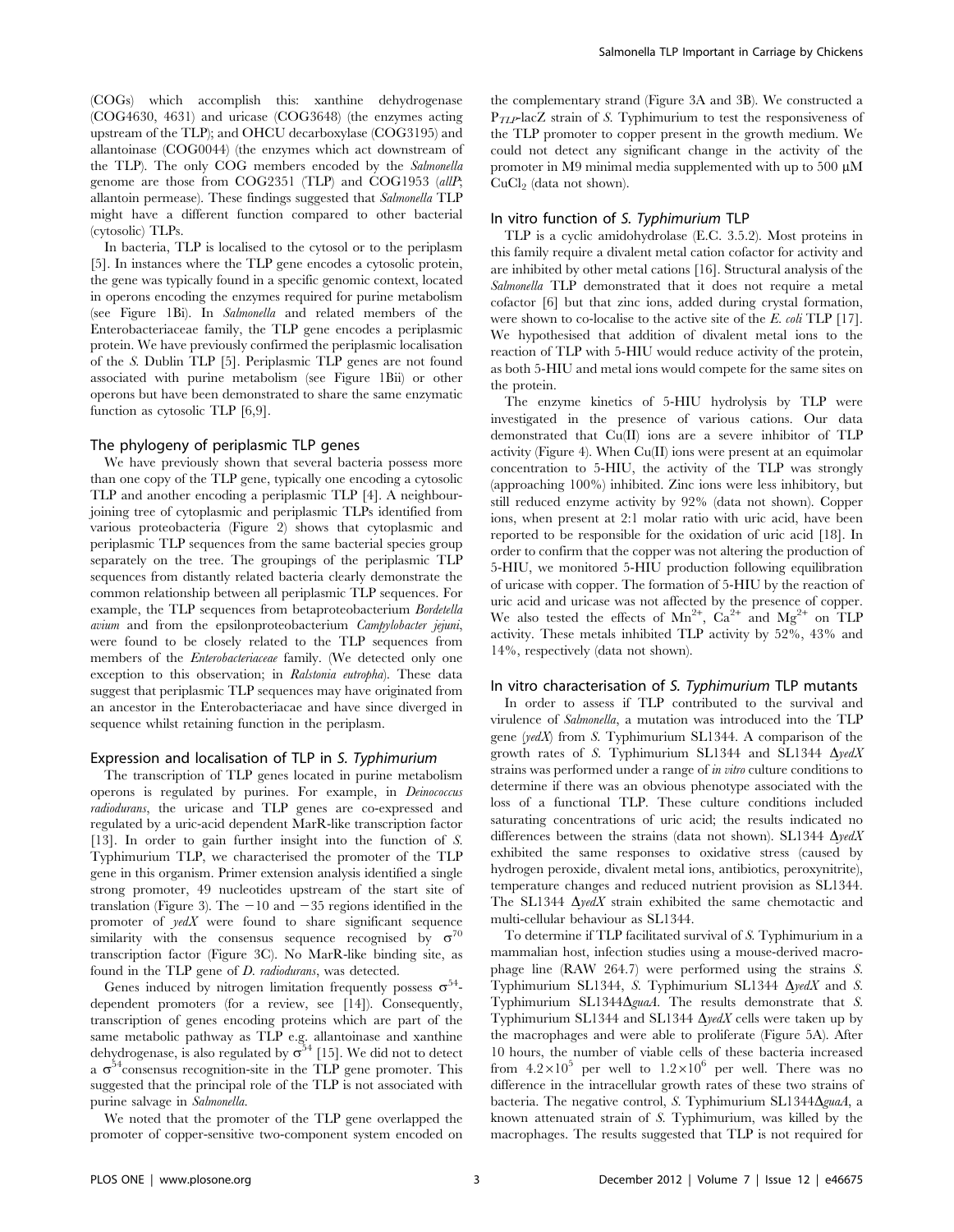

Figure 2. Phylogenetic relationship of cytoplasmic and periplasmic TLPs. Neighbor-joining tree of representative periplasmic and cytosolic TLP sequences from various classes of proteobacteria. One hundred bootstrap replicates were performed to assess the robustness of the tree and the results are indicated at each node in the tree. The TLP sequence from Marinomonas sp. was used as the outgroup and to root the tree. Periplasmic TLP sequences are indicated with an asterisk. The taxonomic classes of the bacteria represented in the tree are indicated on the far right hand side of the Figure (Gammaproteobacteria, Betaproteobacteria, Epsilonproteobacteria, Alphaproteobacteria). The taxonomic orders within these subsets are indicated to the immediate right hand side of the tree (Enterobacteriales, Pseudomonadales, Rhizobiales, Oceanospiralles, Rhodobacterales, Vibrionales, Rhodobacterales, Burkholderiales). In the instances where TLP sequences grouped in a region of the tree alongside TLP sequences from unrelated bacteria, both the order and class of the bacterium are indicated (e.g. Oceanospiralles, Gammaproteobacteria). The tree demonstrates that periplasmic TLP sequences evolved along a separate evolutionary pathway to cytoplasmic TLP sequences. doi:10.1371/journal.pone.0046675.g002

invasion and survival of S. Typhimurium within mouse macrophages.

## TLP is not required to induce systemic infection by S. Typhimurium in C57BL6 mice

To test whether the TLP gene was required for survival of S. Typhimurium in a mammalian host, mice were intravenously injected with the strains S. Typhimurium SL1344 and, SL1344

 $\Delta$ *yedX*. Two groups of five C57BL6 mice (male, 7 weeks of age) were injected in their tail veins with 300 cfu of the appropriate strain of bacteria. Mice were monitored for weight loss and development of enteric fever over five days, then killed. The Liver and spleen was collected from each mouse and the bacterial load in each was determined (Figure 5B). No statistically significant difference in the virulence of the two strains could be detected, as measured by viable count.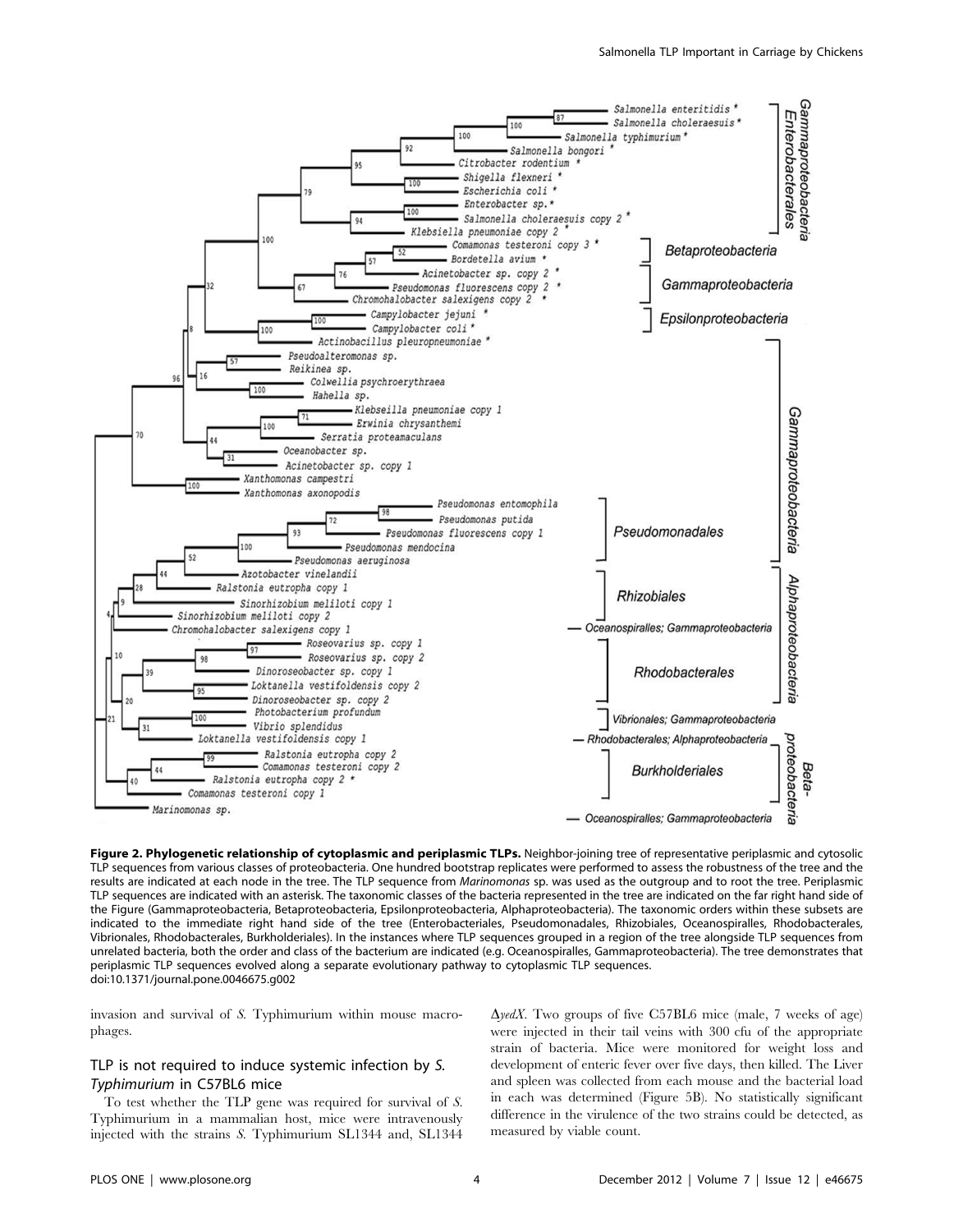

Figure 3. Characterisation of the promoter of the S. Typhimurium TLP gene. A. The TLP gene promoter overlaps the 5' untranslated region of the CopR gene. The bold arrow indicates the relative position of the TLP gene promoter and the dashed arrow indicates the relative position of the CopR gene promoter on the complementary strand of DNA. **B**. The results of primer extension analysis using  $[\gamma^{32}P]$ -radiolabelled primer StyphPrimEx1 (data not shown) Samples were electrophoresed in an 8% urea/polyacrylamide gel and visualised by exposure of Kodak XAR-5 MR film. In lane 1, the GA ladder is shown; lane 2: reverse transcription product using RNA from strain SL1344/pSCH (see Table 1); lane 3: reverse transcription product using RNA from SL1344; lane 4: no RNA control. Migration of the single product (indicated "P" in lane 2) was compared to the GA ladder and indicated that the start site of transcription was 49 nucleotides upstream of the ATG codon. This was determined by comparing the genomic DNA sequence upstream of the StyphPrimEx1 sequence to the GA ladder. C. The DNA sequence upstream and downstream of the ATG (initiation of translation) codon for the yedX (TLP) gene is shown. The +1 site (start site of transcription) determined by primer extension analysis is indicated. The  $-10$  and  $-35$  regions of the TLP gene promoter are indicated with a single underline and a double underline, respectively. The shaded grey box represents the putative palindromic copper-box sequence that may influence the transcription of both the TLP and CopR genes. The start site of translation of the CopR gene is indicated (CopR $\leftarrow$ ) and is on the complementary strand to the TLP gene promoter. Thus, the 5' untranslated region of the CopR gene is also the sequence complementary to the TLP gene promoter. doi:10.1371/journal.pone.0046675.g003

C57BL6 mice were also orally infected with  $1\times10^9$  cfu of either SL1344 or SL1344  $\Delta$ *yedX* strains of S. Typhimurium. After five days, mice were killed and Peyer's Patches, mesenteric lymph nodes, liver and spleen were collected and the bacterial load in each tissue was determined. There was no difference in the bacterial counts in each organ for mice infected with the strains of S. Typhimurium (Figure 5C). Therefore, we concluded that TLP is not essential for the induction of a systemic S. Typhimurium infection of mice. If the SL1344  $\Delta$ yedX had encountered an increased level of oxidative stress, it was not sufficient to reduce the viability of the bacteria. It is therefore likely that Salmonellae have evolved other mechanisms to contend with this increased oxidative stress in mammalian systems, should such stresses inhibit bacterial replication or survival.

## TLP is essential for survival of S. Typhimurium in the chicken gastrointestinal tract

Given that the TLP gene has been conserved in the Salmonella genus, it is possible that the function of the protein is associated with conditions encountered in non-mammalian species, i.e. acquired before Salmonella evolved attributes required for infection of warm-blooded animals. Salmonella bongori and S. enterica subspecies II-VII colonise the intestines of reptiles, an environment significantly higher in uric acid than the mammalian intestine (due to the fact that reptiles do not metabolise uric acid). Uric acid is found in particularly high levels in the faeces of reptiles and birds (approximately 270 mg/g dry waste [19]). The ability of Salmonella and other enteric organisms to survive in the faeces of their host is associated with transmission i.e. their ability to subsequently infect other hosts including which might accidentally ingest the contaminated faeces.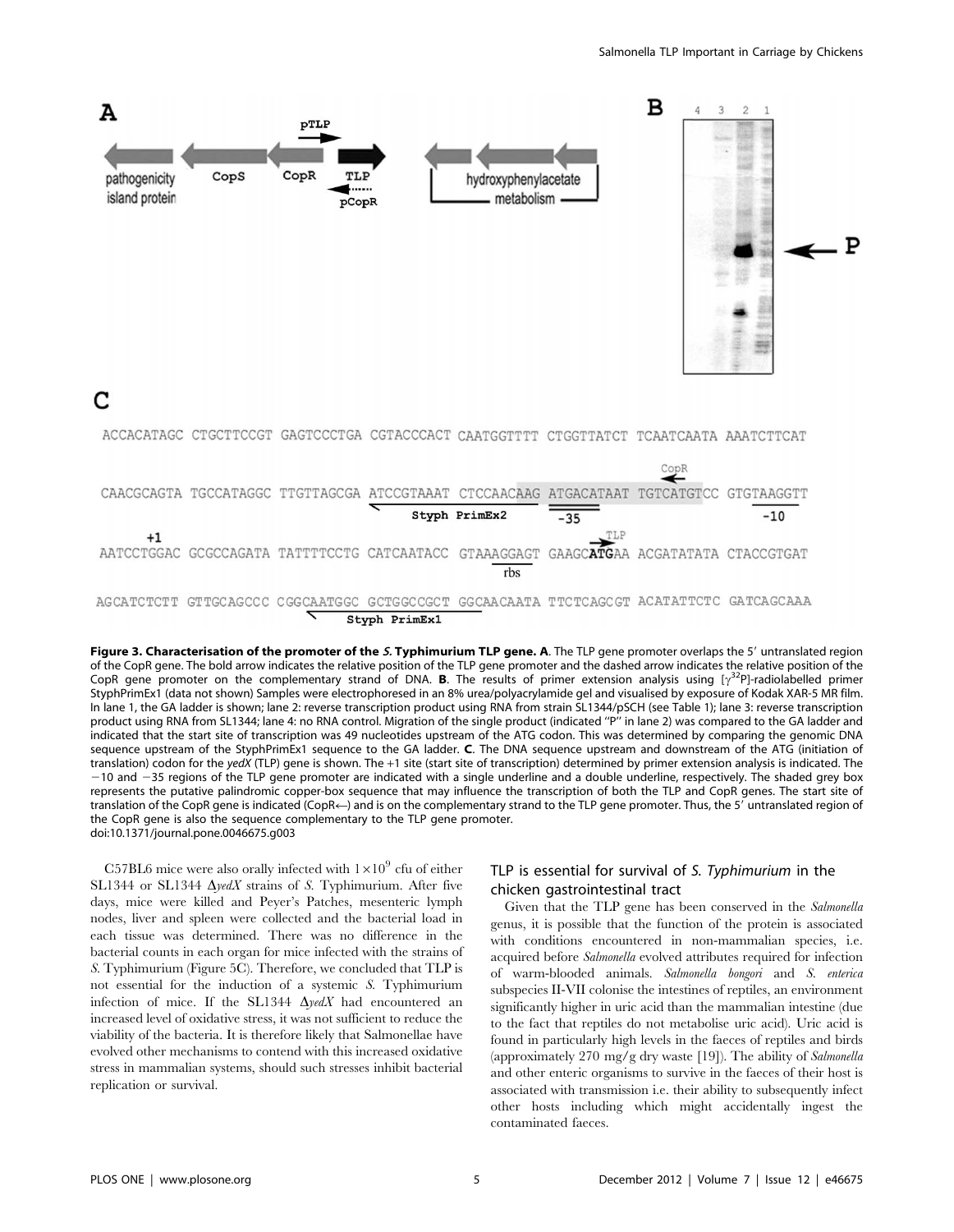

Figure 4. TLP hydrolytic activity in the presence of divalent metal ions. The production and hydrolysis of 5-HIU was measured at 312 nm and is shown over a 10 minute period. Enzyme reactions were performed as described in the text. Briefly, 0.04 U uricase was equilibrated in 50 mM potassium phosphate buffer, pH 7.8 in the presence or absence of 100  $\mu$ M divalent metal ions (Cu<sup>2+</sup>; results for other divalent metal cations not shown). Enzyme reactions were initiated with the addition of 100  $\mu$ M freshly diluted uric acid (at time 0). Reactions were performed at 22°C in a Biorad spectrophotometer. Open squares ( $\square$ ): production of 5-HIU in the absence of metal ions. Closed squares ( $\square$ ): production of 5-HIU in the presence of Cu<sup>2+</sup>. After approximately 3 minutes, the amount of 5-HIU peaked and underwent slow, spontaneous decomposition. Open circles ( $\circ$ ): addition of 5.2 nM recombinant S. Typhimurium TLP at time 2.5 minutes in the absence of metal ions resulted in rapid hydrolysis of 5-HIU. Closed circles ( $\bullet$ ): in the presence of Cu<sup>2+</sup> no hydrolysis occurred following addition of TLP. (Data for other metal ions not shown). doi:10.1371/journal.pone.0046675.g004

Hens that are used for commercial production of eggs (16 weeks of age, shaver hens) were orally infected with  $1 \times 10^8$  cfu of S. Typhimurium SL1344 or SL1344  $\Delta$ yedX. Seven days following infection the birds were culled and liver, spleen and ceaca were collected for determination of bacterial load. There was no significant difference between the numbers of the two strains of S. Typhimurium in these organs (Figure 6A). A second group of birds were infected with the two strains  $(1\times10^8 \text{ cfu})$  and monitored over a period of 21 days in order to determine the level of faecal shedding. Initially, counts of SL1344 were around  $9 \times 10^2/g$  faeces and this increased slowly over the period of 3 weeks. There were significantly reduced counts of the  $\Delta y \in \Delta X$  strain in the faeces of chicken (Wilcoxon's test:  $p = 0.004$ ) (Figure 6B). These data clearly demonstrate that TLP is required for survival of S. Typhimurium in chicken faeces. Furthermore, we demonstrate the importance of choosing appropriate animal models for investigating bacterial survival and virulence.

## Discussion

TLP is one of a relatively small number of proteins that are structurally conserved across the four kingdoms. We have previously demonstrated that a number of residues are 100% conserved throughout TLP evolution and are essential to its enzymatic activity [6]. TLP shares a high level of structural and sequence homology with the vertebrate protein transthyretin [6], which is responsible for the distribution of thyroid hormones (for a review see, [20]). Identification of TLP in bacterial and plant genomes suggested that the original function of the ancestral TLP may lie in central or secondary metabolism. TLP is now known to play an important role in the rapid conversion of oxidised uric acid to allantoin (for reviews, see [4,21]).

The TLP gene has been identified in all members of the Salmonella genus. The degree of divergence of the TLP sequences in Salmonella is minimal, with 92% sequence identity between the S. bongori and S. Typhimurium TLPs. These observations indicate an important functional role for TLP in Salmonella and the existence of a strong selection pressure during the evolution of Salmonella for retention of a functional TLP.

Salmonellae, unlike other members of the Enterobacteriaceae family e.g. Klebsiella spp. and Enterobacter spp., lack the genes encoding xanthine dehydrogenase, uricase and OHCU decarboxylase and cannot utilise uric acid as a sole source of nitrogen and carbon [22]. The presence in Salmonella spp. genomes of a TLP gene (yedX) that can hydrolyse 5-HIU in vitro  $[6]$  led us to hypothesise that TLP may have a role degrading 5-HIU obtained from the external environment [5].

The end-point of purine metabolism in birds, reptiles, some insects and humans is uric acid. In most other organisms, uric acid is further oxidised to allantoin by three enzymatic steps (see Figure 1A). As a result of their inability to enzymatically oxidise uric acid, birds have high levels of uric acid in the plasma and tissues, which in turn provide several benefits to these animals [23]. Firstly, because uric acid is highly insoluble, birds can excrete it with a minimal amount of water loss. Secondly, uric acid is a potent antioxidant, chelating transition metal ions and quenching free radicals such as peroxynitrite and hypochlorous acid in the plasma and tissues (for review, see [24]). The faecal matter of reptiles and birds therefore contains high levels of uric acid (27% w/w [19]).

Salmonella evolved over many millennia to survive in a reptilian gut and subsequently in an avian gut. The ability to colonise the gastrointestinal tract of mammals is a relatively recent event in the evolution of these bacteria (for a review, see [25]). As commensurate organisms of the reptilian and avian gastrointestinal tract, Salmonella would have to survive in environments rich in uric acid and its (potentially toxic) oxidation products generated by members of the gut microbiota metabolising urate. In particular, highest counts of Salmonella are found in the caecum and cloaca of poultry [26] which are also the regions of the gut highest in uric acid [27]. It would therefore not be surprising if Salmonella had evolved a mechanism to detoxify oxidation products of uric acid to which they may be exposed in the caeca and faeces of reptiles and birds.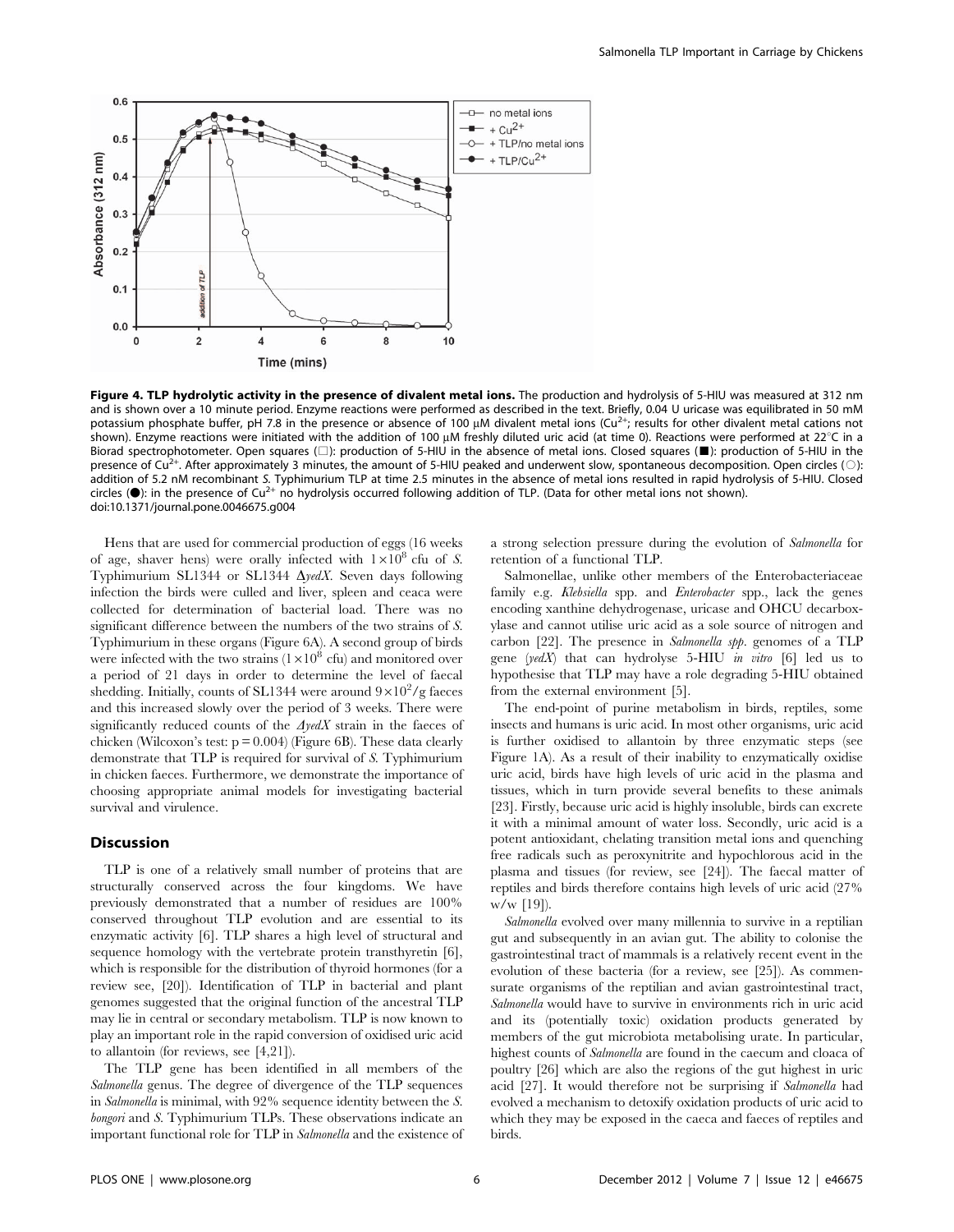

Figure 5. Survival of S. Typhimurium strains SL1344 and  $\Delta$ yedX in mouse macrophages and C57BL6 mouse organs. A. Survival and Growth of S. Typhimurium strains SL1344, AyedX and AguaA in RAW 264.7 cells is shown. Open circles (O): number of viable SL1344 bacteria/ml.<br>Closed circles (●): number of viable  $\Delta y$ edX bacteria/ml. Triangles (▼): number the macrophages and proliferated. AguaA cells were killed (over a period of several hours) after uptake into the macrophages. **B**. The number of viable SL1344 and  $\Delta$ yedX in mouse liver and spleen 5 days following intravenous injection with  $\sim 1 \times 10^7$  cfu of either strain. Open circles ( $\odot$ ): number of SL1344 and  $\Delta$ yedX in mouse liver and spleen 5 days fol line (-): average number of bacteria per organ. The dotted line indicates the detection limit of the experiment. There was no difference in the numbers of the two strains in liver or spleen of infected mice. C. The number of viable bacteria from strains SL1344 and  $\Delta yedX$  in mouse organs following oral inoculation with  $\sim 1\times10^7$  cfu of either strain. PP: Peyer's patches. MLN: mesenteric lymph nodes. Open circles ( $\odot$ ): number of SL1344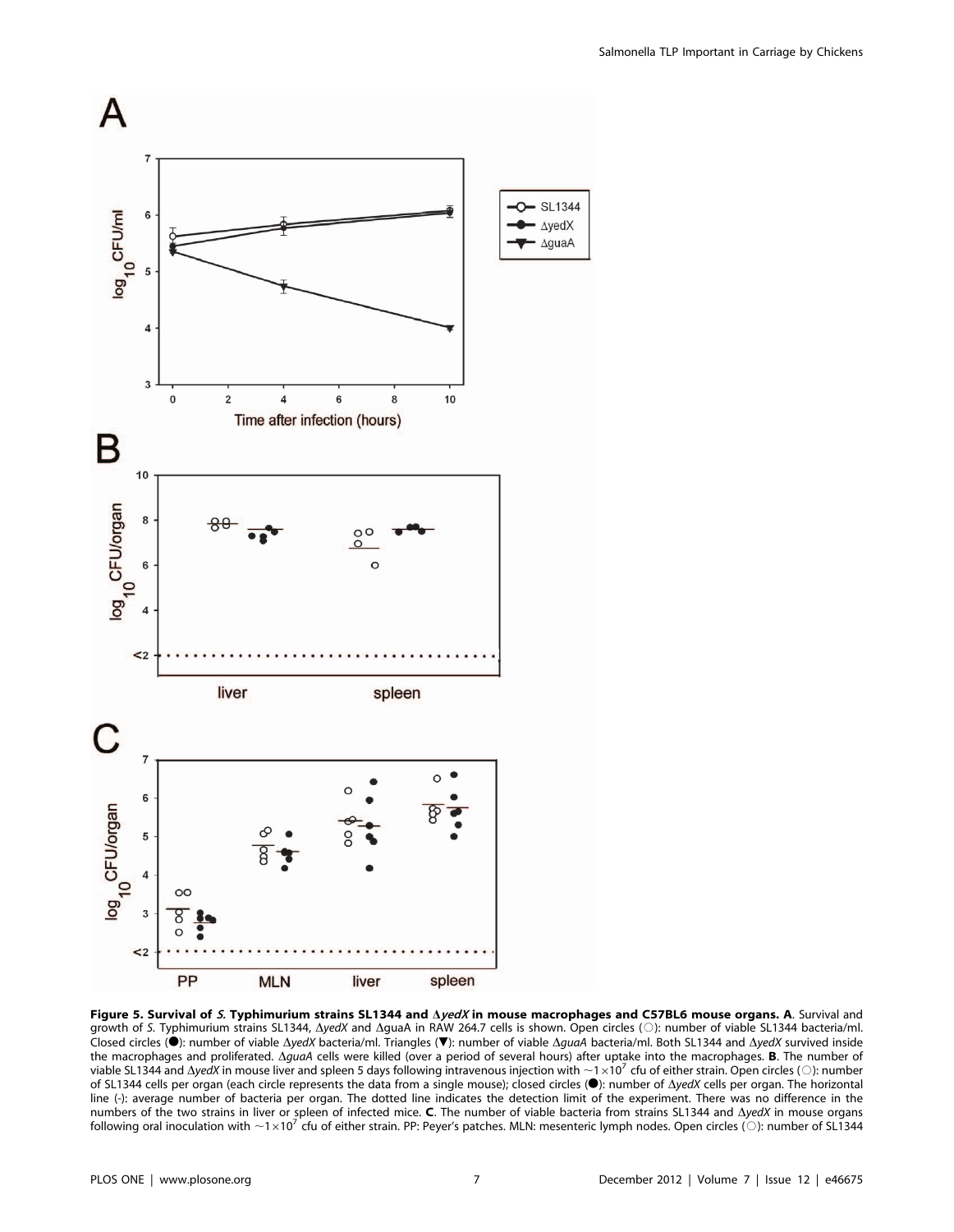cells per organ; closed circles ( $\bullet$ ): number of  $\Delta \text{ vedX}$  per organ. Horizontal line (-): average number of bacteria per organ. The dotted line indicates the limits of detection of the experiment. There was no difference in the numbers of each of the two strains in Peyer's Patches, meseneric lymph nodes, liver or spleen of infected mice. doi:10.1371/journal.pone.0046675.g005

Our data indicate that TLP is not required for invasion of and proliferation in mouse-derived macrophages; nor for induction of systemic infection in C57BL6 mice. Similarly, TLP was not required for colonisation of the alimentary tract of chickens. We have demonstrated that the activity of recombinant TLP is severely inhibited by divalent cations but cannot show an in vitro phenotype for the S. Typhimurium  $\textit{yedX}$  mutant. Furthermore, we



Figure 6. Survival of SL1344 and SL1344  $\Delta$ yedX in poultry organs and faeces following oral inoculation. A. Numbers of viable bacteria in the spleen, liver and caecum of hens following oral inoculation with  $\sim$ 1×10<sup>8</sup> cfu of either SL1344 or  $\Delta$ yedX strains of S. Typhimurium. Seven days following infection the birds were culled and Typhilmunum. Seven days following infection the birds were culled and<br>the bacterial load was determined. Open circles ( $\odot$ ): number of SL1344<br>cells per organ. Closed circles ( $\odot$ ): numbers of  $\Delta y e dX$  cells per organ. The horizontal line represents the average number of bacteria per organ. The detection limits of the experiment is indicated on the graph with a dotted line. B. Numbers of viable bacteria in the faeces of hens up to 21 days following oral inoculation with  $\sim$  ×10<sup>8</sup> cfu of either SL1344 or  $\Delta$ yedX strains of S. Typhimurium. Open circles ( $\circ$ ): number of SL1344 cells per gram faeces. Closed circles ( $\bullet$ ): numbers of  $\Delta$ yedX cells per gram faeces. The horizontal line represents the average number of bacteria per gram of faeces. The detection limit of the experiment is indicated on the graph with a dotted line. There were significantly lower counts of  $\Delta$ yedX strain in the faeces at all time points compared to SL1344 (Wilcoxon's test,  $W = 0$ ,  $p = 0.004$ ). doi:10.1371/journal.pone.0046675.g006

have demonstrated that loss of a functional TLP results in marked attenuation of S. Typhimurium SL1344 survival in the faeces of infected poultry. In Salmonella, rather than being required for endogenous synthesis of allantoin, as is the case for bacteria possessing cytoplasmic TLP, periplasmic TLP appears to be required for survival of the bacterium in a high uric acid environment, ie. poultry faeces. We subsequently attempted to show yedX-dependent growth differences in vitro under a wide variety growth conditions where high uric acid concentrations were present (data not shown). These included Luria broth containing saturating concentration of uric acid (approximately  $6 \mu$ M), minimal media with saturating uric acid, human urine (as a biological source of uric acid), with and without added glucose, a saturated filtered solution of fresh chicken feces, and Luria broth at pH ranging from 6 to 10, with and without copper sulphate (concentrations ranging from  $0.25-2$  mM). The yedX mutant of SL1344 showed similar growth dynamics to the wild type under each of these conditions. The absence of an in vitro growth defect in the  $\textit{vedX}$  mutant suggests that it may be necessary to include a fecal microbiota to demonstrate the survival function of yedX, a hypothesis that will be difficult to test ex vivo.

We consequently propose a mechanism whereby oxidised uric acid, which is the product of other anaerobic bacteria present in chicken feces, produces 5-HIU that permeates the outer membrane of the bacterium. To protect the cell from lipid oxidation due to the slow decomposition of 5-HIU and its reaction with free radicals, periplasmic TLP rapidly hydrolyses 5-HIU. The allantoin generated in the periplasm can then be imported to the cytoplasm via the inner membrane allP-encoded allantoin permease.

## Conclusion

Currently, Salmonella-contaminated food supplies represents a major cause of food-poisoning around the world. Salmonella spreads among populations of chickens by shedding and ingestion of Salmonella-contaminated faeces. We have identified a protein, TLP, which is absolutely required for survival of Salmonella in poultry faeces. Our demonstration of the severe inhibition of TLP activity by divalent cations may facilitate the development of novel strategies aimed at reducing Salmonella contamination of human food supplies. Our data also highlight deficiencies in the use of the mouse model of Salmonella pathogenesis and demonstrate the need for appropriate animal models for the investigation of bacterial pathogenesis since the TLP-related phenotype that was obvious from studies in chickens was not seen in the murine model.

## Experimental Procedures

## Bioinformatic and Phylogenetic Analyses

BLAST searches were performed against Comprehensive Microbial (http://cmr.tigr.org), NCBI nr (http://www.ncbi.nlm. nih.gov/blast) and Sanger (http://www.sanger.ac.uk) databases using the previously published S. dublin TLP sequence [5] as the query sequence. Phylogenetic analyses were performed as previously described [5].

#### Bacterial strains, media and growth conditions

The bacterial strains and plasmids used in this study are listed in Table 1. Bacteria were grown in LB Broth or on LB plates at  $37^{\circ}$ C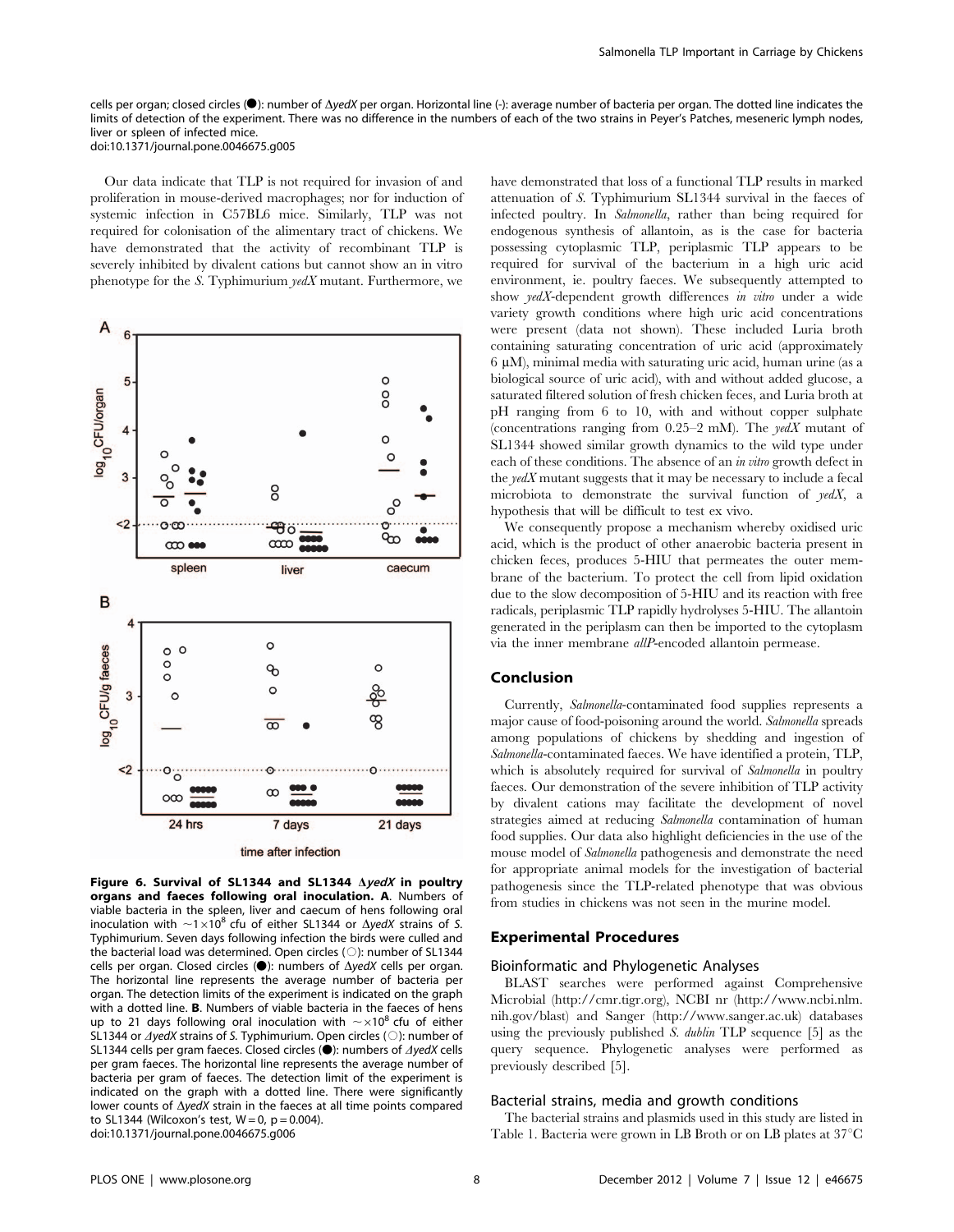under aerobic conditions throughout the study, unless otherwise stated. Antibiotics were used as needed at the following concentrations: ampicillin, 100  $\mu$ g ml<sup>-1</sup>; kanamycin, 50  $\mu$ g ml<sup>-1</sup>; streptomycin,  $50 \mu g \text{ ml}^{-1}$ ; trimethoprim,  $40 \mu g \text{ ml}^{-1}$ . Cell growth was monitored by measuring the turbidity at 600 nm. Where appropriate, M9 minimal media [28] supplemented with 0.02% glucose was utilised (using C5 S. Typhimurium derived strains only).

#### Generation of  $\Delta$ yedX SL1344

The  $\Delta \text{y} \text{e} \text{d} \text{X}$  strain of SL1344 was generated according to the method of [29]. Firstly, the kanamycin resistance cassette from the vector pUC4-Kixx (Pharmacia, GE Healthcare, Chalfont St. Giles, UK) was introduced into the TLP gene sequence of S. Typhimurium LB5010 (a restriction<sup>-</sup> modification<sup>+</sup> strain). The mutation was then P22 phage transduced onto an SL1344 or C5 background [30]. The success of the mutation and transduction were confirmed by PCR with primers flanking and nested within the TLP gene (data not shown).

#### TLP promoter activity

The  $P_{TLP}$ lacZ strain was generated by ligating a 320 nucleotide fragment of SL1344 genomic DNA containing the TLP promoter into the promoter-less lacZ vector, pMU2385 [31]. This construct was sequenced and then transformed into  $E$ . *coli* DH5 $\alpha$  to confirm the successful generation of the construct. For TLP promoter activity assays, the construct was transformed into either SL1344 or C5 strains of S. Typhimurium. The promoter region was defined as the reverse complement of the TLP gene promoter.

b-galactosidase activity was determined according to the method of Miller [32]. For these experiments, bacterial strains were grown to various cell densities in either LB broth or M9 minimal medium. For growth in M9 media, the C5 strain of S. Typhimurium was utilised so that histidine was not required in the medium.

#### Primer extension

Primer extension of the TLP mRNA was performed using the method of Hudson and Davidson [33]. To generate sufficient quantities of template, the region of SL1344 DNA comprising the TLP gene and 500 bp flanking sequence (on either side) was ligated into the high copy vector, pBSK (Stratagene, La Jolla, CA, USA). This construct was then transformed into SL1344. This strain was grown in LB broth at  $37^{\circ}$ C to mid-log phase before RNA was isolated using a Qiagen RNAeasy kit (Qiagen, Germantown, MD, USA).

#### TLP activity assays

Recombinant TLP was synthesised and purified as previously described [6]. TLP enzyme activity assays were performed in 1 ml quartz cuvettes at 22 $^{\circ}$ C. Uricase (from *Candida sp.*, at 0.04 U/ml; Sigma-Aldrich, St. Louis, MO, USA) was briefly equilibrated in

Table 1. Plasmids and bacterial strains used.

| Plasmid             | <b>Characteristics</b>                                                            | <b>Source or Reference</b> |
|---------------------|-----------------------------------------------------------------------------------|----------------------------|
| pKD46               | expression vector for phage $\lambda$ Red recombinase                             | $[7]$                      |
| pMU2385             | low copy plasmid with promoter-less lacZ gene                                     | [11]                       |
| pMU2385-pTLP        | pMU2385 carrying yedX promoter                                                    | This work                  |
| pMU2385-pCopR       | pMU2385 carrying CopR gene promoter                                               | This work                  |
| pUC4-Kiix           | Vector containing Kanamycin resistance gene                                       | Pharmacia                  |
| pAT153              | Mid-copy plasmid stable in Salmonella Typhimurium                                 | [9]                        |
| pBSK+               | cloning vector                                                                    | Stratagene                 |
| pSCH1               | pBSK containing S. Typhimurium yedX                                               | This work                  |
| pSCH <sub>2</sub>   | pSCH1 with KanamycinR cassette inserted in yedX                                   | This work                  |
| pAT153-yedX         | plasmid for complementation of SL1344 yedX::Kan <sup>R</sup>                      | This work                  |
| pET11a              | expression vector                                                                 | Novagen                    |
| pET11a-TLPm         | pET11a carrying the sequence of S. Dublin TLP gene (yedX)                         | $[16]$                     |
| P22 HT105/1-int     | non-lysogenic, transducing bacteriophage                                          | Salmonella Stock Centre    |
| <b>Strain</b>       | <b>Characteristics</b>                                                            |                            |
| LB5010              | S. Typhimurium; rough LPS, restriction <sup>-</sup> and modification <sup>+</sup> |                            |
| SL1344              | S. Typhimurium wild-type                                                          |                            |
| SL1344 pSCH1        | SL1344 carrying pSCH1 plasmid; for yedX RNA for primer extension                  |                            |
| SL1344 pAT153       | Wild-type carrying control pAT153 plasmid                                         |                            |
| SL1344 AyedX        | SL1344 yedX :: Kan $R$                                                            |                            |
| SL11344∆yedX pAT153 | $\Delta$ yedX carrying pat153; control for pAT153 plasmid                         |                            |
| SL1344 ∆yedX c'     | complemented mutant; AyedX carrying pAT153 yedX                                   |                            |
| PTLP-lacZ           | SL1344 transformed with pMU2385 - PTLP lac Z construct                            |                            |
| PCopR-lacZ          | SL1344 transformed with pMU2385 - PCopR lacZ construct                            |                            |
| SL1344 pMU2385      | SL1344 transformed with pMU2385 (promoterless lacZ)                               |                            |

doi:10.1371/journal.pone.0046675.t001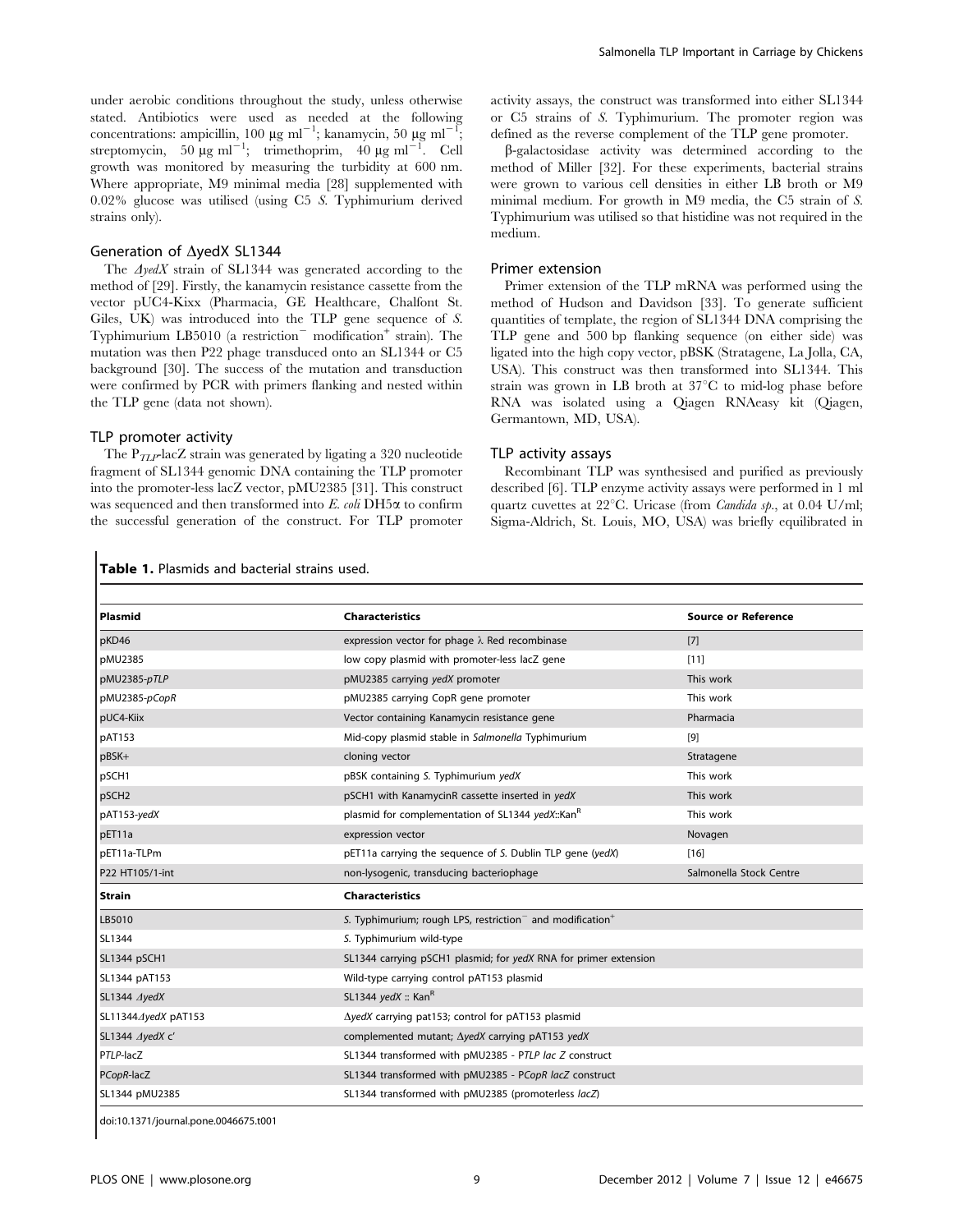50 mM potassium phosphate buffer, pH 7.8. The generation of 5- HIU was initiated with the addition of  $100 \mu$ M freshly diluted uric acid (MP Biomedicals, Solon, OH, USA) and monitored at 312 nm. For metal inhibition studies, 100  $\mu$ M of either CuCl<sub>2</sub>,  $ZnOAc_2$ , MnCl<sub>2</sub>, CaCl<sub>2</sub>, MgCl<sub>2</sub> was included in the equilibration buffer prior to addition of uric acid. TLP (5.2 nM) was added to the reaction mixture at the 2.5 minute time-point to hydrolyse 5- HIU.

#### Initial phenotypic characterisation of  $\Delta$ yedX SL1344

To compare the in vitro growth characteristics of wild-type S. Typhimurium (SL1344) and the TLP-deficient strain  $\Delta$ yedX SL1344, the two strains were firstly grown in LB medium, with shaking at  $37^{\circ}$ C. At various time points, aliquots were removed from the cell cultures to determine and compare culture turbidity (OD 600 nm) and the number of colony forming units (cfu) through plating of dilutions onto LB/streptomycin or LB/ kanamycin plates. This was repeated under a variety of different conditions: altering temperature (to  $30^{\circ}$ C or  $42^{\circ}$ C), altering the growth medium (to M9 minimal salts), altering the pH of the medium (to pH 4, 7 and 9), addition of hydrogen peroxide (at various concentrations up to 15 mM), addition of copper chloride (up to 10 mM), addition of uric acid (up to 1 mM). To compare the motility of the two strains of bacteria, swarming tests were performed in LB medium supplemented with 0.02% glucose and containing  $0.6\%$  (w/v) agar. One µl of the appropriate strain (from an overnight culture) was aliquoted into the centre of a plate. The plates were incubated for  $16-14$  hours at  $37^{\circ}$ C. Swarming was monitored by visually examining the diffusion of the bacteria away from the initial site of aliquot.

## Characterisation of the growth of  $\Delta$ yedX SL1344 in mouse- derived macrophages

The cell culture conditions for maintaining the RAW 264.7 macrophage-like cell line have been described previously [34]. Briefly, one day before infection, 118 cells were harvested, counted with a Coulter ZTM Series cell counter (Beckman Coulter, Fullerton, CA) and seeded at  $5\times105$  cells/well in 24-well tissue culture plates. After the cells adhered to the bottom of the wells, they were treated with 2 ml/well of recombinant interferon- (100 units/ml) for 21-24 h. Cultures of SL1344,  $\Delta y \in dX$  SL1344 and  $SL1344\Delta$ guaA were prepared from frozen stocks in LB and grown for 18 h at  $37^{\circ}$ C, with shaking. (The S. Typhimurium  $SL1344\Delta$ guaA strain is an attenuated strain, i.e. unable to invade macrophages and cause illness in mice. See Table 1). Bacteria were harvested, washed once with the same volume of Dulbecco's phosphate-buffered-saline (DPBS), and resuspended in 1 ml of DPBS. After the cell density was determined, bacterial cells were diluted in Dulbecco's modified Eagle's medium (DMEM) supplemented with 10% heat-inactivated fetal bovine serum and incubated on ice for 30 min. After macrophage cells were washed twice with 2 ml/well of Hanks' buffered saline solution (HBSS), 1 ml of the bacteria in DMEM was added in each well with a multiplicity of infection of 100. Uptake of bacteria by the macrophages was allowed to occur for 30 min at  $37^{\circ}$ C in 5% CO2. This time point was defined as 0 h post-infection (p.i.). After cells were washed three times with 2 ml/well of HBSS to remove the bacteria that were not taken up by the cells, 2 ml of DMEM supplemented with fetal bovine serum and  $12.5 \mu g/ml$  of gentamycin was added to each well. At 0, 4 and 10 hours postinfection, macrophage cells were washed twice with 1 ml/well of HBSS and lysed with 0.5 ml/well of cell lysis buffer  $(1\%$  (v/v) of Triton X-100, 0.1% 119 (w/v) SDS in DPBS) at room temperature for 5 min. The lysis solution in each well was pipetted up and down 10 times and diluted by several orders of magnitude, and each dilution was plated on LB agar plates supplemented with streptomycin  $(50 \mu g/ml)$  or kanamycin (50  $\mu$ g/ml). After incubation at 37°C for 16 h, the numbers of colony-forming units on each LB agar plate were counted to determine the numbers of live S.

Typhimurium cells in each well, and a minimum of three wells was counted for each measurement.

#### Animal infections

S. Typhimurium SL1344 and SL1344  $\Delta$ yedX were grown to mid-log phase in LB liquid medium at  $37^{\circ}$ C with shaking (180) o.p.m.). The bacteria were then diluted in PBS (phosphate buffered saline) to an approximate concentration of  $30 \text{ cftu/µl}$ . Five male C57BL6 mice at seven weeks of age were intravenously injected (into the tail vein) with  $100 \mu$  d of either of the strains. The exact inoculum was determined by plating out dilutions of the bacteria onto LB/agar plates and counting the number of colonies formed following overnight incubation of the plate at  $37^{\circ}$ C. Five days post-infection, the mice were euthanized with  $CO<sub>2</sub>$  and liver and spleen were harvested. Organs were homogenised in 5 ml PBS at room temperature using a stomacher (Tekmar, Cincinnati, OH, USA) and serial dilutions were plated onto LB/ampicillin or LB/streptomycin plates. Following overnight incubation of the plates at  $37^{\circ}$ C, the number of bacteria per plate were determined, multiplied by the appropriate dilution factor and used to estimate the number of bacteria per organ.

Bacterial cultures for oral inoculation of mice were grown in 10 ml LB broth at  $37^{\circ}$ C without shaking for 24 hours. The cultures were then diluted  $1/20$  (to approximately  $1\times10^7$  cfu/ 100 ml) in PBS. Male C57BL6 mice (Jackson laboratory, USA) at 6 weeks of age were used. Prior to infection, mice were given an oral dose of 100  $\mu$ l of 10% (w/v) sodium bicarbonate. The mice then received  $1 \times 107$  cfu of either SL1344 or  $\Delta y \neq dX$  strains (as determined by serial dilution of the inocula) by oral gavage. Mice were monitored daily and culled after 5 days. Mesenteric lymph nodes, Peyer's Patches, liver and spleen were collected from each mouse. Peyer's Patches were incubated in 1 ml of 100  $\mu$ g/ml gentamycin for 1 hr at  $37^{\circ}$ C. Bacterial counts for all tissue samples were determined as described above.

For infection of chickens, 16 week-old shaver hens were used (a commercial egg layer-type hen). Birds were housed in groups of ten. Infection was by oral gavage (no bicarbonate was given prior to gavage). Birds were infected with either SL1344,  $\Delta \text{red}X$  or  $\Delta \text{red}X$ complemented strains with a dose of approximately  $8 \times 10^8$  cfu (as determined by serial dilution and plating of the inocula). Twenty birds were infected with each strain. One week after infection, half of the birds (10 from each group) were culled and liver, spleen and caeca were collected for enumeration of bacteria. The second group of birds was retained for three weeks for enumeration of bacteria in the faeces.

Faecal samples were collected by placing hens in cages and collecting faeces over 21 days. Bacteria were enumerated by weighing the faeces and then dissolving it in buffered peptone water (Oxoid, Hampshire, UK) (9 ml per gram of faeces). Serial dilutions of the dissolved faeces were made and 100 µl of each different dilution was plated onto modified brilliant green agar (Oxoid, Hampshire, UK) containing the appropriate antibiotic. Plates were incubated overnight at  $37^{\circ}$ C. The number of pink colonies on the plates was counted the following day and used to calculate the number of cfu/g faeces.